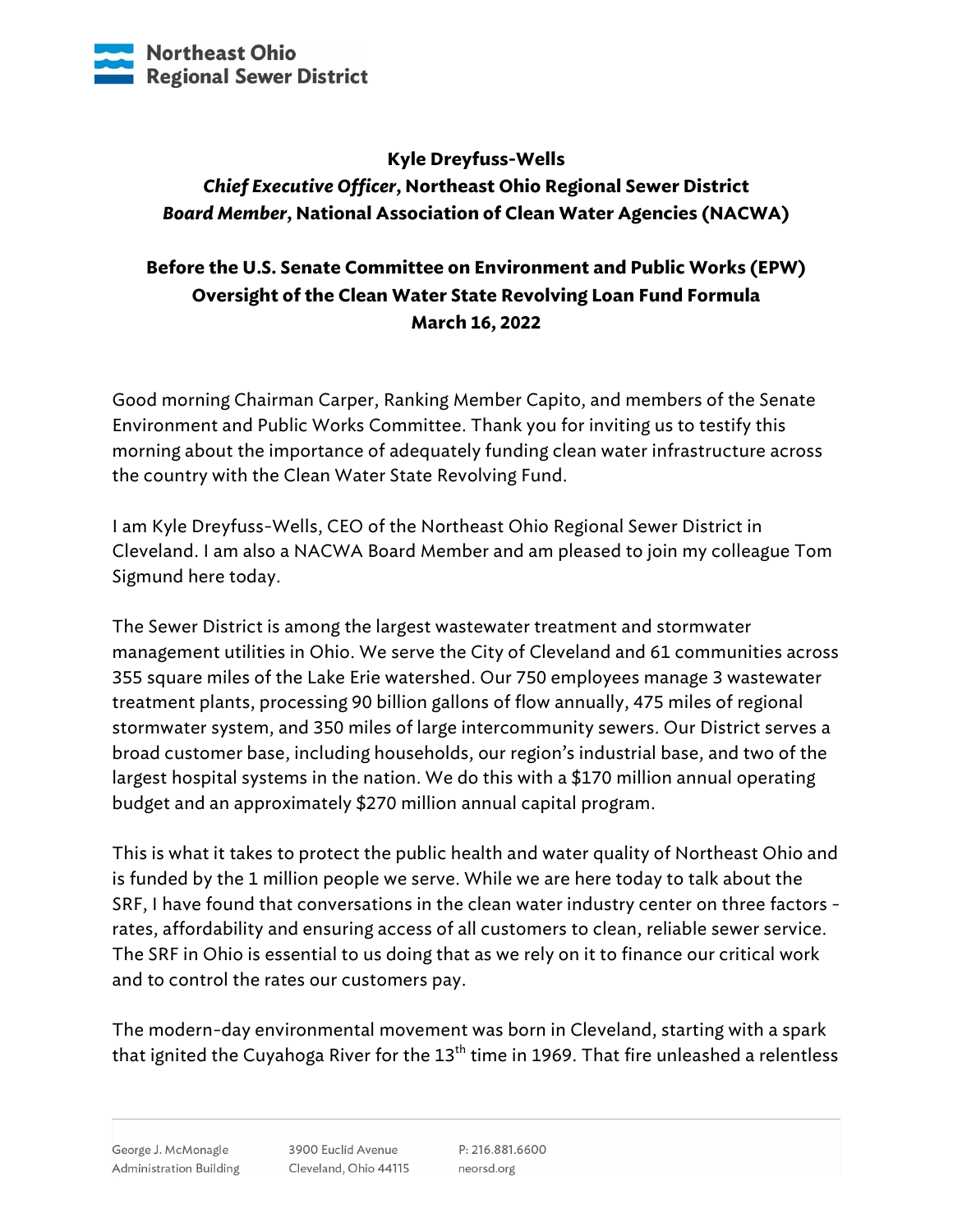## **Northeast Ohio Regional Sewer District**

effort to care for the water of our region and gave way to the passing of the Clean Water Act and the creation of the Sewer District in 1972.

For the first 20 years of our work, we received nearly \$600 million in federal construction grants. With this we invested in reducing the amount of combined sewage to Lake Erie and making critical improvements to the region's wastewater collection system and treatment facilities.

By the early 90s, federal construction grants were significantly reduced but the need for continued clean water capital investments remained. So, we looked to our rate payers. For 30 years, our rate payers have paid for nearly all our clean water work through sustained rate increases. Every year the people of Northeast Ohio, including in the City of Cleveland where 30% of residents live below the poverty level, have paid for clean water. Today our customers pay an average of \$70 per month. While none of us who live in Northeast Ohio like paying these high rates, we do pay these rates and have done so for many years because they are necessary to do this work.

Our customers have continued to have confidence in us and we have continued to have the respect for them to focus on controlling their rates through reliance on the SRF and cost containment across our organization and through our project management.

Today, I am proud to say that the water quality improvements in our community underscore Cleveland's rebirth. More work and more investment, however, is needed.

Recently, we accepted SRF funding for our Shoreline Storage Tunnel, a \$200 million effort under Project Clean Lake, our multibillion dollar federally mandated program to further reduce combined sewage to Lake Erie. With SRF funding, we financed the project using very favorable borrowing terms – 40 years at 1.57%. Based on our most recent bond refinancing and our credit rating, we estimate 3% if we were to bond finance this for 40 years. Over the length of this loan, this equates to roughly \$50 million in savings.

Using the SRF, we minimize costs and pass the savings to our customers. We have financed over 100 projects with the SRF. In a region with aging infrastructure, we plan to invest about \$1.2 billion over the next five years. SRF funding will help us to continue to reduce the financial impact on our customers.